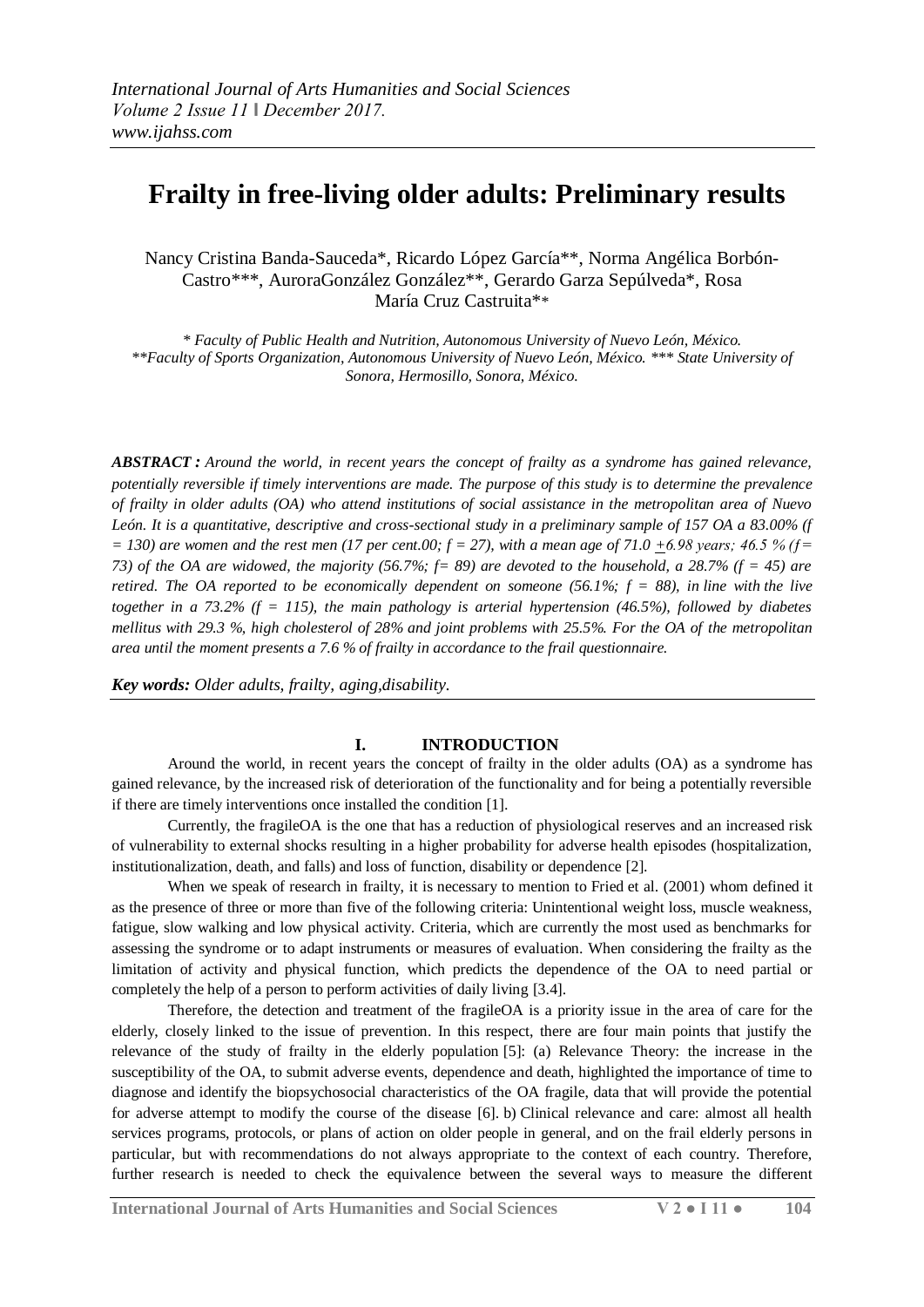components of the frailty and facilitate their use in clinical practice [7]. c) epidemiological relevance: there is a prevalence estimate variable, due to the imprecision in defining the concept of frailty, from a 10% (when we consider the state prior to the disability) to a 30 or 40% (to include varying degrees of disability, and clinical risk factors or related).The studies which have the aim of clinical and epidemiological definition of the frailty [8.9]. d) practical relevance: the frailty is a clinical syndrome and as such is expressed through signs and Specific symptoms resulting from a decrease in the physiological reserves in multiple body systems, with an increased risk of dependency and functional disability, which is positioned in a situation of greater vulnerability to external shocks and more likely to have an adverse impact on the overall health status,for this reason, although the timely management is by the geriatrician, there is a need for a comprehensive and multidisciplinary assessment [10].

The action and research on aging and frailty is currently a problem of priority due to the size of the population that will be part of the group of the third age [11]. The European Innovation Partnership on Active and Healthy Aging (EIP on AHA), recommends to learn more about this topic, including as one of its prioritized actions the prevention and early diagnosis of cognitive and functional impairment [12].

The purpose of this study is to determine the prevalence of frailty of OA who attend institutions of social assistance in the metropolitan area of Nuevo León, and the association between these variables.

### **II. METHODOLOGY**

2.1 Participants

Adults of 60 years and older, formally registered on each Elderly Club House (checked by registry list of the Club House), who be agree to participate in the research and sign the informed consent and that do not have a pacemaker.

2.2 Instruments

The frailty, was measured through the FRAIL Questionnaire (Morley, Malmstrom & Miller, 2012; Woo, Leung & Morley, 2012), which classifies the elderly in the presence of frailty and risk of disability. 2.3 Procedure

The "FRAIL" Questionnaire, developed by Morley et al. (2012) and Woo et al. (2012) was used to determine the presence of frailty. This scale is validated and is one of the easiest to use, the questionnaire consists of general data, name, age, evaluator´s data and date; and 5 simple questions about each one of thefive domains (fatigue, resistance, ambulation, comorbidity, and weight loss). The scale of response is Likert-type (first question), dichotomous (question 2 and 3) and 1 self-fill question. The sum of the points obtained in each question allows the same as the criteria of Fried (2001) classify patients into fragile when sum is 3-5 points. It is a questionnaire used successfully in several international studies such as Morley, Malmstrom and Miller (2012) and the Woo, Leung and Morley (2012) using a reliability test retest.

The data of the weight loss were confirmed by measurements of height, weight, and BMI. The weight is carried out with a Tanita scale model BC- 418 that uses a tetrapolarmethod, this is the most common form of measure the impedance [13].

To assess the size was used a stadiometerSECA brand, with the following procedure to assess the height of the subject: the patient is maintained in the Frankfort plane, the evaluator shall apply a gentle traction upward through the mastoid processes, the score assistant placed the triangular piece in the bracket firmly on the vertex by tightening the hair as much as possible. The Body Mass Index (BMI) is the relationship between body weight with the square of the size of the person. It is also known as Quetelet index, and its calculation formula is BMI = Weight (kg) / height  $(m)^2$ .

2.3 Data Analysis

The preliminary results were analyzed with the statistical package SPSS (Statistical Package for the Social Sciences) version 21.0 IBM. For the analysis of the data was applied both descriptive statistics and inferential statistics, the steps taken are described below: First, use descriptive statistics to know the demographic characteristics of the sample, the variable of frailty (frequency and percentage) and the instruments (mean, median, mode, standard deviation, minimum and maximum value).

**International Journal of Arts Humanities and Social Sciences V 2 ● I 11 ● 105**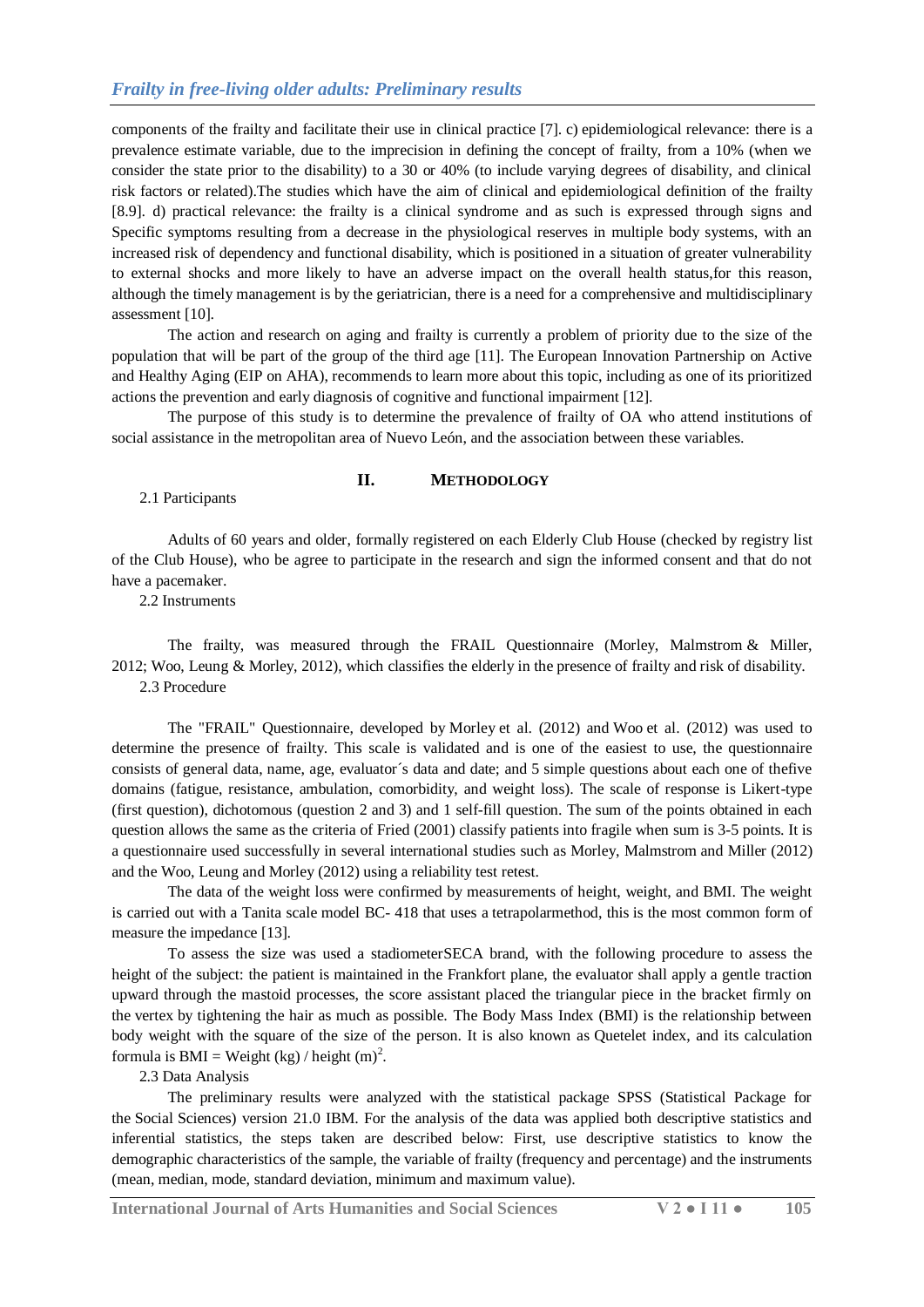#### **III. RESULTS**

The familiar and personal characteristics of the OA of the total sample ( $n = 157$ ) a 83.00% ( $f = 130$ ) are women and the rest men (17 per cent.00;  $f = 27$ ). The average age of the OA is 71.0 years $\pm$ 6.98, the ranges of age ranged from a minimum of 60 years and a maximum value of 90 years. In relation to the scholarship level the average years of education in this population is of 6.00  $\pm$ 4.10, with a minimum value of 0.00 and a maximum of 19.00. Table 1 shows the values for age and scholarship level when dividing the sample by gender. Table 1. *Personal characteristics of the OA participants divided by gender*

| Variable         | M     | Mdn   | SD   | Minimum | Maximum |
|------------------|-------|-------|------|---------|---------|
| Women $nI = 130$ |       |       |      |         |         |
| Age              | 71.66 | 71.00 | 6.84 | 60.00   | 88.00   |
| Schooling        | 5.50  | 6.00  | 3.76 | 0.00    | 17.00   |
| Men $n2 = 27$    |       |       |      |         |         |
| Age              | 74.11 | 76.00 | 7.39 | 61.00   | 90.00   |
| Scholarship      | 7.59  | 6.00  | 5.19 | 1.00    | 19.00   |

Note:  $n = 157$ ;  $M =$  Average;  $Mdn =$  Medium; sd = standard deviation.

From the overall sample of OA 46.5 %  $(f= 73)$  of the OA are widowed. Most are engaged in the home (56.7%;  $f = 89$ ), a 28.7% ( $f = 45$ ) are retired and the rest are engaged in another activity (14.6%;  $f = 23$ ). A higher percentage of the participants, are economically dependent on someone (56.1%;  $f = 88$ ), this is consistent with the fact of living together, living together in a 73.2% (f= 115). Table 2 shows the socio- familiar features of the sample of OA divided by gender.

|                              | Table 2. Familiar Features of the OA divided by gender |       |                  |              |  |
|------------------------------|--------------------------------------------------------|-------|------------------|--------------|--|
| Variable                     |                                                        | Women | Men              |              |  |
|                              | $NI = 130$                                             |       |                  | $N2 = 27$    |  |
|                              | F                                                      | $\%$  | $\boldsymbol{F}$ | $\%$         |  |
| Marital status               |                                                        |       |                  |              |  |
| Married                      | 43                                                     | 33.1  | 19               | 70.4         |  |
| Widowed                      | 68                                                     | 52.3  | 5                | 18.5         |  |
| Other                        | 19                                                     | 14.6  | 3                | 11.1         |  |
| Occupation                   |                                                        |       |                  |              |  |
| Home                         | 88                                                     | 67.7  | 1                | 3.7          |  |
| Retired                      | 28                                                     | 21.5  | 17               | 63.0         |  |
| Other                        | 14                                                     | 10.8  | 9                | 33.3         |  |
| Coexistence                  |                                                        |       |                  |              |  |
| Live Alone                   | 37                                                     | 28.5  | 5                | 18.5         |  |
| Live with someone            | 93                                                     | 71.5  | 22               | 81.5         |  |
| Number of children           |                                                        |       |                  |              |  |
| None                         | $\overline{4}$                                         | 3.1   | $\overline{0}$   | $\mathbf{0}$ |  |
| $1$ to 5                     | 85                                                     | 65.4  | 19               | 70.4         |  |
| >5                           | 41                                                     | 31.5  | 8                | 29.6         |  |
| Economic dependence          |                                                        |       |                  |              |  |
| Yes                          | 84                                                     | 64.6  | $\overline{4}$   | 14.8         |  |
| Not                          | 46                                                     | 35.4  | 23               | 85.2         |  |
| In charge of economic status |                                                        |       |                  |              |  |
| No one                       | 44                                                     | 33.8  | 23               | 85.2         |  |
| Husband                      | 35                                                     | 26.9  | $\Omega$         | $\Omega$     |  |
| Children                     | 46                                                     | 35.4  | 3                | 11.1         |  |
| Other                        | 5                                                      | 3.8   | 1                | 3.7          |  |

*Note*:  $n = 157$ ;  $f = \text{frequency}$ ;  $\% = \text{percentage}$ 

The challenge to the OA about the background from their skeletal muscle was found 65.6% (f= 103) to be are afraid to fall, a  $33.1\%$  (f=52) of OA have suffered falls in the last year, however, the 73.2% (f=115) report does not present any fracture in the past two years. In the anamnesis on the number of falls in the last year were presented similar percentages for women (66.9%; f=105) and men (66.7%; f=22) that mention not falling,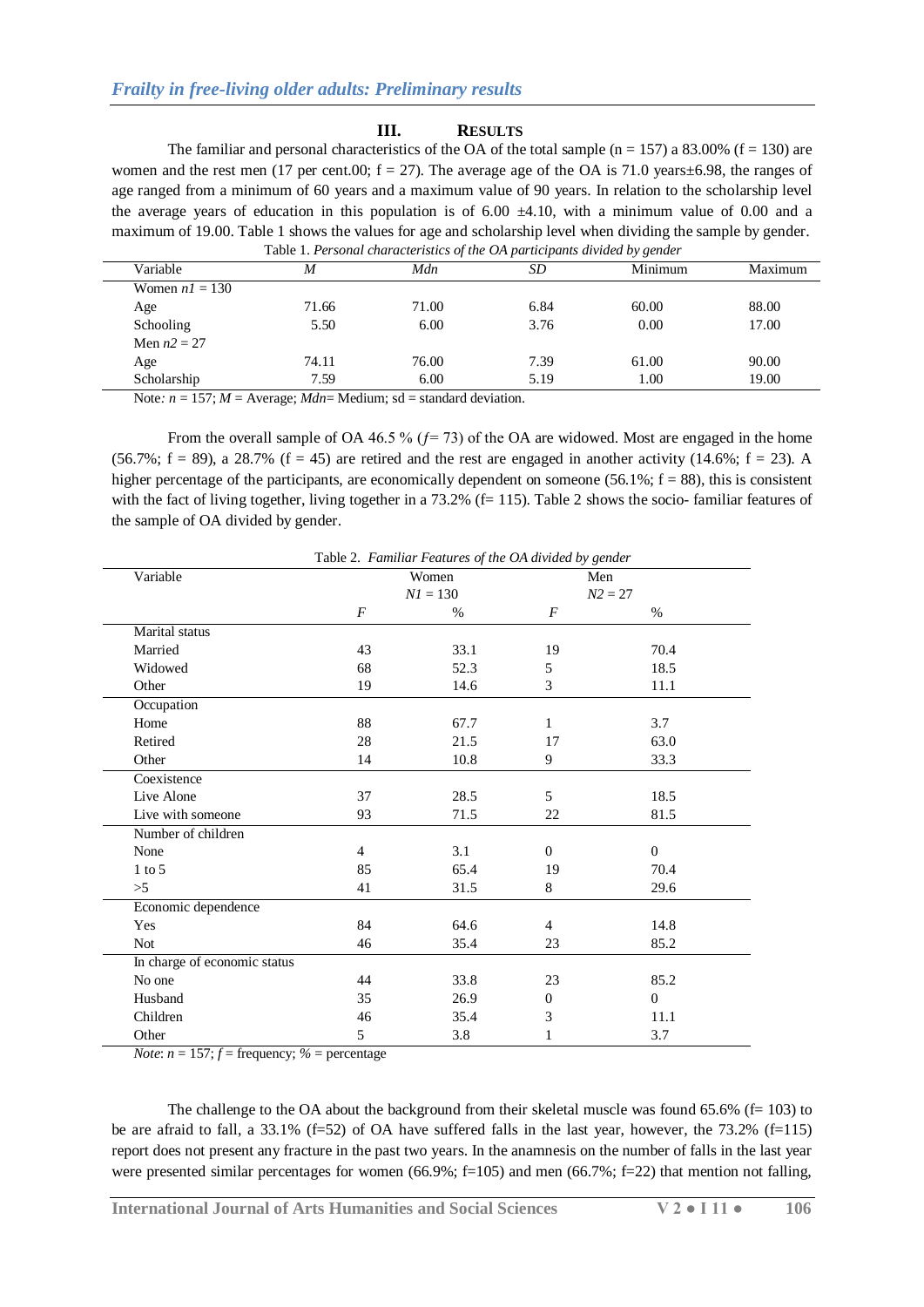with a range of 0 to 10 falls for men and 0 to 5 falls for women. The parts of the body affected by fracture for both gender are the ankle, wrist, arm, hip and some toe. About their lifestyle, a  $91.1\%$  (f = 143) of men and 93.6%  $(f = 147)$  of women, respectively reported a non consumptionbehaviour f alcohol and smoking.

According to the anthropometric characteristics made to the OA of the overall sample was found an average of 68.3 kg  $\pm$ 14.30 weight, a size of 152 cm $\pm$ 7.48. The average percentage of fat is 37.10 $\pm$  7.13, of lean mass is 42.2 kg  $\pm$ 8.14 and for body mass index is 29.4  $\pm$ 5.22. There was a diagnosis of the nutritional status of normality in 81.5% (f = 128), risk of malnutrition in 17.2% (f = 27) and malnutrition in a 1.3% (f = 2). Table 3 shows the diagnosis of nutritional status in the sample divided by gender.

|                           | Table 3. Nutritional status of the OA, sample divided by gender |      |     |               |
|---------------------------|-----------------------------------------------------------------|------|-----|---------------|
| <b>Nutritional Status</b> | Women                                                           |      | Man |               |
|                           | $NI = 130$                                                      |      |     | $N2 = 27$     |
|                           |                                                                 | $\%$ |     | $\frac{0}{0}$ |
| Normal                    | 108                                                             | 83.1 | 20  | 74.1          |
| Risk of poor nutrition    | 22                                                              | 16.9 |     | 18.5          |
| Poor nutrition            |                                                                 | 0.0  |     | 7.4           |

*Note*:  $n = 157$ ;  $f = \text{frequency}$ ; % = percentage

According to the FRAIL Questionnaire was observed in the overall sample of OA a 7.6 % ( $f = 12$ ) classified in fragile and the rest,  $92.4\%$  (f = 145) without frailty. In the table 4 shows the presence of frailty in the sample of OA divided by gender.

Table 4. *The presence of frailty in the OA according to the FRAIL Questionnaire, sample by gender*

| Frailtyclassification | Women      |      | Men       |         |  |
|-----------------------|------------|------|-----------|---------|--|
|                       | $NI = 130$ |      | $N2 = 27$ |         |  |
|                       |            | $\%$ |           | %       |  |
| Frailty               | 10         | 7.7  |           | ⇁<br>4. |  |
| Withoutfrailty        | 120        | 92.3 |           | 92.6    |  |

*Note*:  $n = 157$ ;  $f = \text{frequency}$ ;  $\% = \text{percentage}$ 

### **IV. DISCUSSION**

In this section we discuss the results of the OA older evaluated so far with the findings of other studies related to the investigation. Most of the OA of the study are women (83.00%), these figures are consistent with the current situation in almost all countries of the world, Mexican women tend to live longer than men. The results of the study indicate that the sample has an average age of 71.0 years (SD =  $6.98$ ), the majority of participants are widowed, are devoted to the home (56.7%) and economically dependent on someone (56.1%). With regard to age, the data of the study are very closely related with Varela- Pinedo et al. (2008) evaluated 246 people with an average of 69.9% years and with the data reported in the last national census [15]. The study data on the marital status differs to data from the National Survey of Nutrition and Health (Gutierrez et al., 2012) that reported a higher proportion of older women married (60.5%).

The level of primary scholarship (6 years+4.10) found in the study is slightly higher than data from the Population and Housing Census 2010; point out that 28.7% of women and 19.9% of men both OA cannot read or write, the average level of education of the adult population was estimated at 4.6 years, which didn't complete the basic education, which for those generations attended only the primary school. The situation is greatest disadvantage for older people, these data are also associated with being a sample that consisted mainly of women, the literature shows that in all cases, women have less education than men [15].

Most of the OA of the study reported live on companion of someone else (73.2%), these data differs with the study of Choque and Dusseau (2013) about older adults in Bolivia, who found a lower percentage (49.7%) of the population that referred not to live alone.

With regard to pathologies, as well as Valera-Pinedo et al. (2008) found the hypertension, dyslipidemia and diabetes as the main diseases that are present in the OA. In addition, the

**International Journal of Arts Humanities and Social Sciences V 2 ● I 11 ● 107**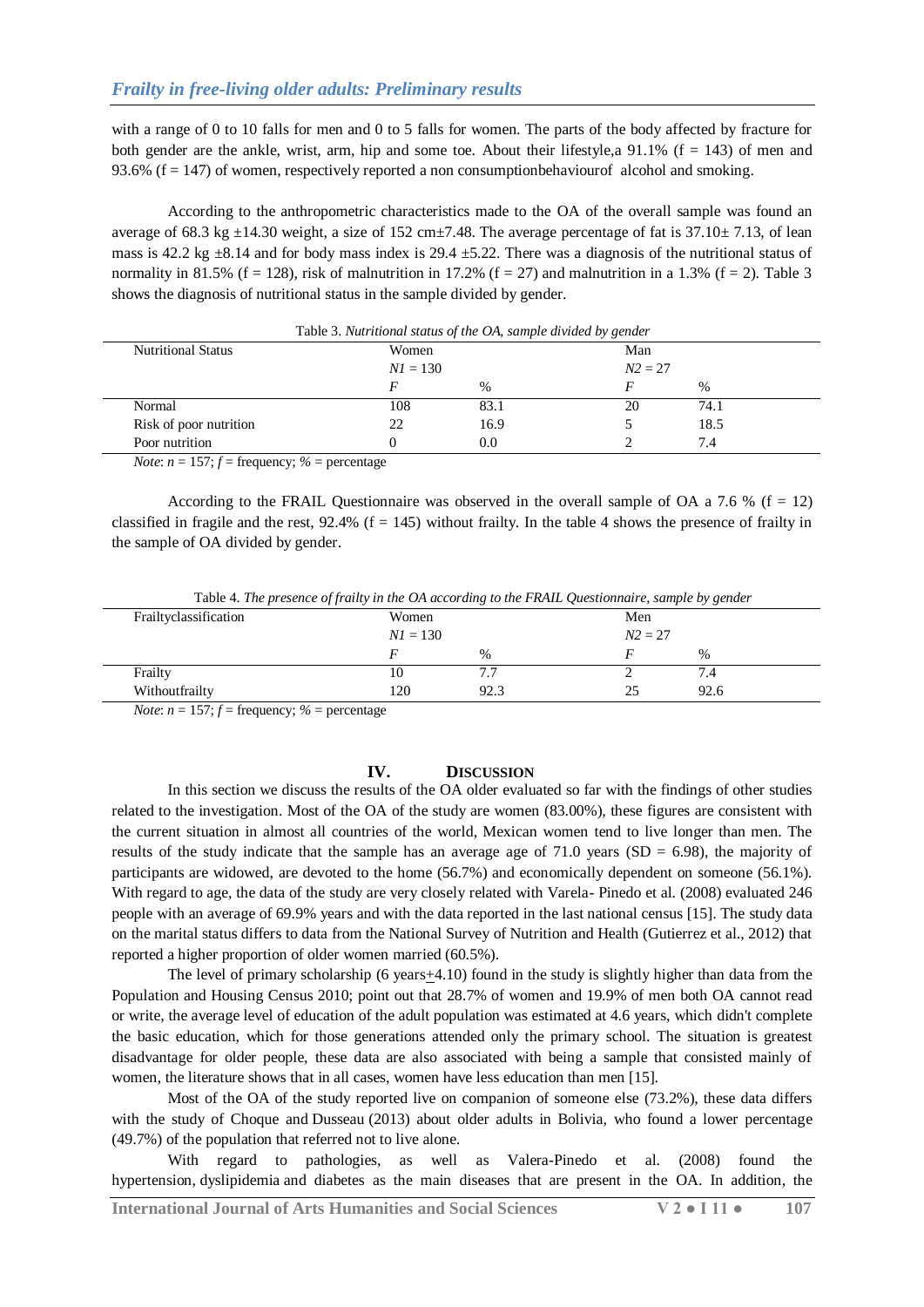reproductive burden associated with high fertility may have an impact on the health of women due to wear caused, in addition to the biological changes in the post-reproductive health that increase the risk of chronic diseases such as diabetes and hypertension [16]. In the present study also included joint problems and gastritis.

The results of the study are outstanding to observe a high level of functionality in a sample that consisted mostly by women. In relation to gender, a factor associated with poor quality of life in most of the studies is that the gain of life of women (higher life expectancy) happens at the expense of years lived in disability, that is to say, with processes that restrict the usual activity or disability, impairment or disability, which translates into lower quality of life. In relation to these there are several theories: greater exposure to emotional problems, opportunities for improvement in their quality of life, among other [17].

On the other hand, the data found agree with those reported by Cabrero et al. (2007) who found in a sample with similar demographic characteristics to the present study men and women aged 70 years and over belonging to four primary health care centers in urban and semi-urban centers- a functional capacity above the average, this may be related to the fact that older adults who attend centers for the elderly at the primary level participate in recreational activities and fitness and in most cases the OA move on your own, which allows them to remain independent and functional for a longer period of time than the adult asylum seekers.

With regard to the aspect of the nutritional status was presented an 81.5% a normal range as opposed to the study by Choque and Dusseau (2013), where it was found that the majority of the population (64.3%) of the OA are at risk of malnutrition, and 16.3% present malnutrition. The data of the study may be related to the age of the shows that, on average, is not above the age of 85 years which is considered to at risk, it is necessary to check the consumption of medication, dietary parameters and the economic situation, these factors are considered to be at risk with the highest prevalence associated with nutritional status.

#### **V. CONCLUSION**

Unlike a study that was conducted in an urban population over the age of 65 years and its relationship with the comorbidity and disability [18] in which it was obtained an estimated 10.3% frailty, in our case the OA of the metropolitan area until the time is only a 7.6 % of frailty, but the percentage of frailty found is greater than through the SPPB; however it is similar in the percentage of 7.7% found by Varela-Pinedo (2008) in the adult population in the community of Metropolitan Lima, associated also with greater frequency in women.

The results presented so far are the preliminary sample of 157 OA, it is recommended to continue with the collection, capture and analysis of data to complete the sample of 377 and correlate with social factors, life style, each of the parameters outlined above and with the prevalence of frailty reported by objective measures.

#### **REFERENCES**

- [1] Castell, M. V., Otero, P. A., Sanchez, S. T., Garrido, B. A., González, M. J. I., Zunzunegui, M. V. (2010). Prevalence of fragility in an urban population over the age of 65 years and its relationship with morbidity and disability. PrimaryCare, 42(10), 520-527.
- [2] Avila-Funes, J. A., Helmer, C., Amieva, H., Barberger-Gateau, P., Le Goff, M., Ritchie, K., …Carrière, I. (2008). Frailty among community-dwelling elderly people in France: The three-city study. TheJournals of Gerontology, 63(10), 1089-1096.
- [3] Arnaiz, J., Ayul, S., &Savio, Ì. (2014). Connect to your patient with the future. Trends in Medicine, 44(XXII), 17-24.
- [4] Morley, J. E., Malmstrom, T. K., & Miller, D. K. (2012). A simple frailty questionnaire (FRAIL) predicts outcomes in middle aged African Americans. TheJournalNutrition, Health & Anging, 16(7), 601-608.
- [5] Martin, I., Gorroñogoitia, A., Gómez, J., Baztan, J. J., &Abizanda, P. (2009). The frail elderly. Detection and treatment in AP. Primary Care, 42(7), 388-393.
- [6] Abizanda, S. P. (2010). Update in fragility. Journal of Geriatrics and Gerontology, 45(2), 106-110. doi: 10.1016/j.regg.2009.10.010
- [7] Berrenguera, A., Almeda, J., violate, C., & Pujol-Ribera, E. (2011). Considerations on the basis of studies of the prevalence of fragility in the largest in Spain. PrimaryCare, 44(5), 295-296. doi: 10.1016/j.aprim.2011.06.008
- [8] Alvarado, B. E., Zunzunegui, M. V., Béland, F., Sicotte, M., & Bamvita, J. M. (2008). Life course social and health conditions linked to frailty in latinamerican older men and women. Journal of Gerontology: Medical Sciences, 63(12), 1399-1406.
- [9] Fried, L. P., Tangen, C. M., Walston, J., Newman, A. B., Hirsch, C., Gottdiener, J., Seeman, T., …McBurnie, M. A. (2001). Frailty in Older Adults: Evidence for a phenotype. The Journal of Gerontology. Psychological Sciences & Social Sciences, 3(56), 146-156.Arnaiz, J., Ayul, S., &Savio, Ì. (2014). Connect to your patient with the future. Trends in Medicine, 44(XXII), 17-24.